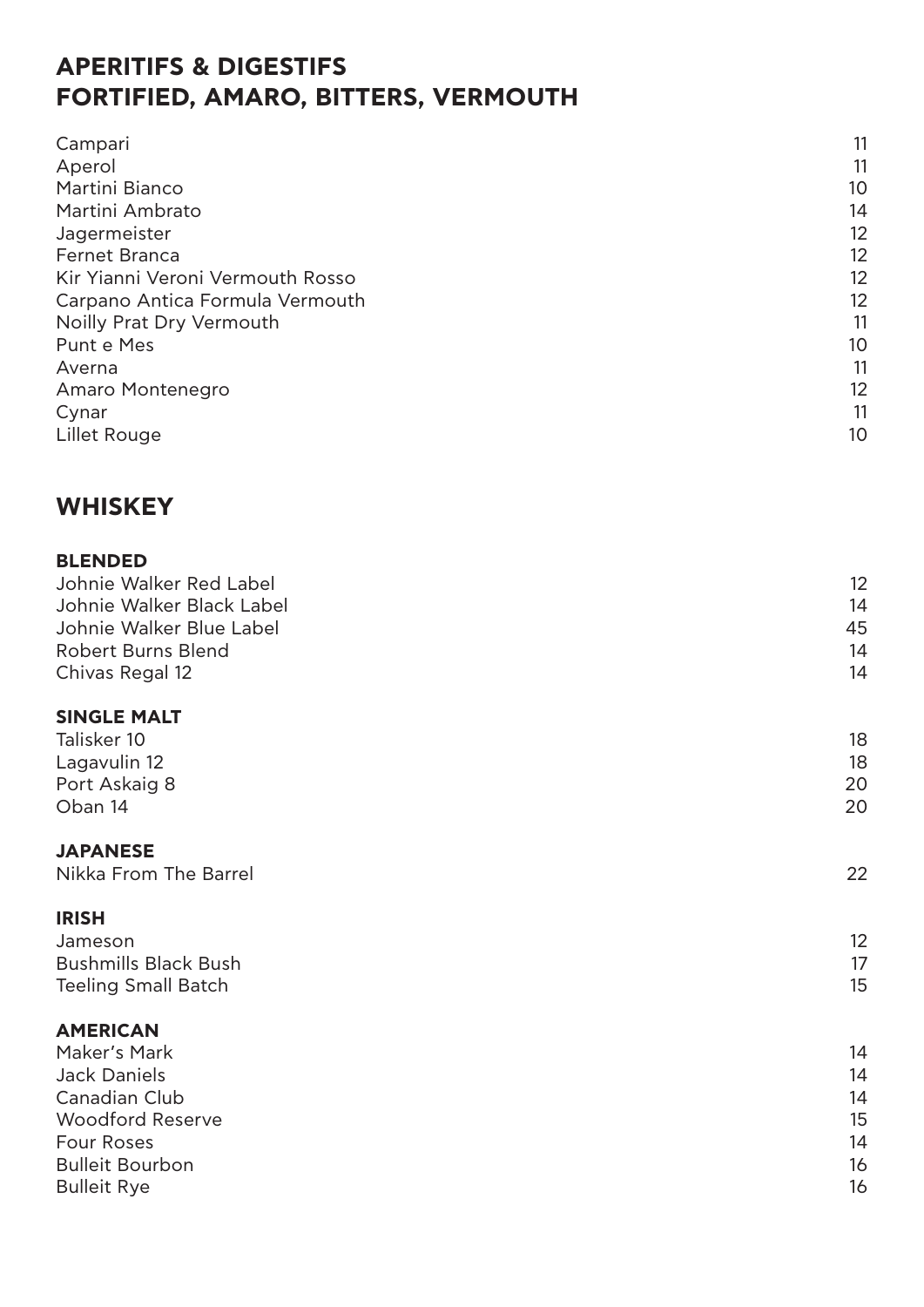## **VODKA**

Tito's Handmade 16 Stolichnaya 12 Ciroc international contract of the contract of the contract of the contract of the contract of the contract of the contract of the contract of the contract of the contract of the contract of the contract of the contract o Ketel One 19 Ketel One Grapefruit & Rose 17<br>Grey Goose 19 Grey Goose 19<br>Belvedere 19 Belvedere 19 Wyborowa 2008 and 2008 and 2008 and 2008 and 2008 and 2008 and 2008 and 2008 and 2008 and 2008 and 2008 and 20 Beluga 22

## **GIN**

| 12 <sup>°</sup> |
|-----------------|
| 14              |
| 14              |
| 16 <sup>1</sup> |
| 17              |
| 13              |
| 19              |
| 18              |
|                 |

## **RUM / RHUM**

| Bacardi Carta Blanca                   | 12              |
|----------------------------------------|-----------------|
| Bacardi Añejo 4Y                       | 15              |
| Havana 3Y                              | 12              |
| Havana Añejo Reserva                   | 14              |
| Plantation Stiggins Pineapple Rum      | 17              |
| Zacapa 23                              | 22              |
| Clement Blanc Martinique Rhum Agricole | 12 <sup>2</sup> |
| Diplomatico Reserva Exclusiva          | 17              |
| El Dorado 12Y                          | 14              |
| El Dorado 15Y                          | 18              |
| Chairman's Reserve Spiced Rum          | 15              |
| Pampero Anniversario                   | 18              |

- Tsililis Grape Distillate (Hamburg Muscat) 12
- Manifesto Limited Edition 16
- Grappa Sarpa Di Polli (Cabernet Sauvignon, Mer

## **TEQUILA / MEZCAL**

| El Jimador Blanco      | 12 |
|------------------------|----|
| El Jimador Reposado    | 13 |
| Don Julio Blanco       | 14 |
| Don Julio Añejo        | 17 |
| Patron Silver          | 16 |
| Patron Reposado        | 19 |
| Patron Añejo           | 19 |
| Del Maguey Mezcal Vida | 16 |
|                        |    |

## **COGNAC / CALVADOS / BRANDY**

- Courvoisier V.S
	- Remy Martin V.S.O.P
	- **Busnel Fine**
	- Henessy X.O
	-
	-
	-

# **EAU DE VIE / MARC ETC**

### **LIQUEURS**

| <b>Courvoisier V.S</b><br>Remy Martin V.S.O.P<br><b>Busnel Fine</b><br>Henessy X.O<br>Metaxa 5*<br>Metaxa 7*<br>Metaxa 12*                 | 18<br>19<br>14<br>36<br>10 <sup>°</sup><br>12 <sup>°</sup><br>15 |
|--------------------------------------------------------------------------------------------------------------------------------------------|------------------------------------------------------------------|
| <b>EAU DE VIE / MARC ETC</b>                                                                                                               |                                                                  |
| O/Purist<br>Tsililis Grape Distillate (Hamburg Muscat)<br>Manifesto Limited Edition<br>Grappa Sarpa Di Polli (Cabernet Sauvignon, Merlot)  | 12<br>12 <sup>°</sup><br>16<br>12                                |
| <b>LIQUEURS</b>                                                                                                                            |                                                                  |
| <b>Skinos Mastic Liqueur</b><br>Limoncello<br>Amaretto Disarrono<br><b>Baileys</b><br>Kahlua<br>Drambuie<br>Southern Comfort<br>Frangelico | 12<br>11<br>12<br>12<br>12<br>12<br>12 <sup>°</sup><br>13        |
| <b>BEER</b>                                                                                                                                |                                                                  |
| Mythos<br>Alfa<br><b>Yellow Donkey</b><br><b>Red Donkey</b><br>Volkan<br>Fix<br><b>Buckler (Non-alcohol)</b>                               | 6<br>6<br>7<br>7<br>$\overline{7}$<br>$\overline{7}$<br>8        |
| <b>SOFT DRINKS</b>                                                                                                                         |                                                                  |
| Seven Up<br>Pepsi, Pepsi Max<br>Fanta Orange / Lemon<br>Soda, Tonic, Ginger Ale<br>Baladin Spuma Nera Chinotto Soda                        | 5<br>5<br>5<br>5<br>5<br>5                                       |

| <b>Skinos Mastic Liqueu</b><br>Limoncello<br>Amaretto Disarrono<br><b>Baileys</b><br>Kahlua<br>Drambuie<br>Southern Comfort<br>Frangelico |
|-------------------------------------------------------------------------------------------------------------------------------------------|
| <b>BEER</b>                                                                                                                               |
| Mythos<br>Alfa<br><b>Yellow Donkey</b><br>Red Donkey<br>Volkan                                                                            |

Fix Buckler (Non-alcohol)

## **SOFT DRINKS**

- Seven Up Pepsi, Pepsi Max Fanta Orange / Lemon Soda, Tonic, Ginger Ale
- Baladin Spuma Nera Chinotto Soda